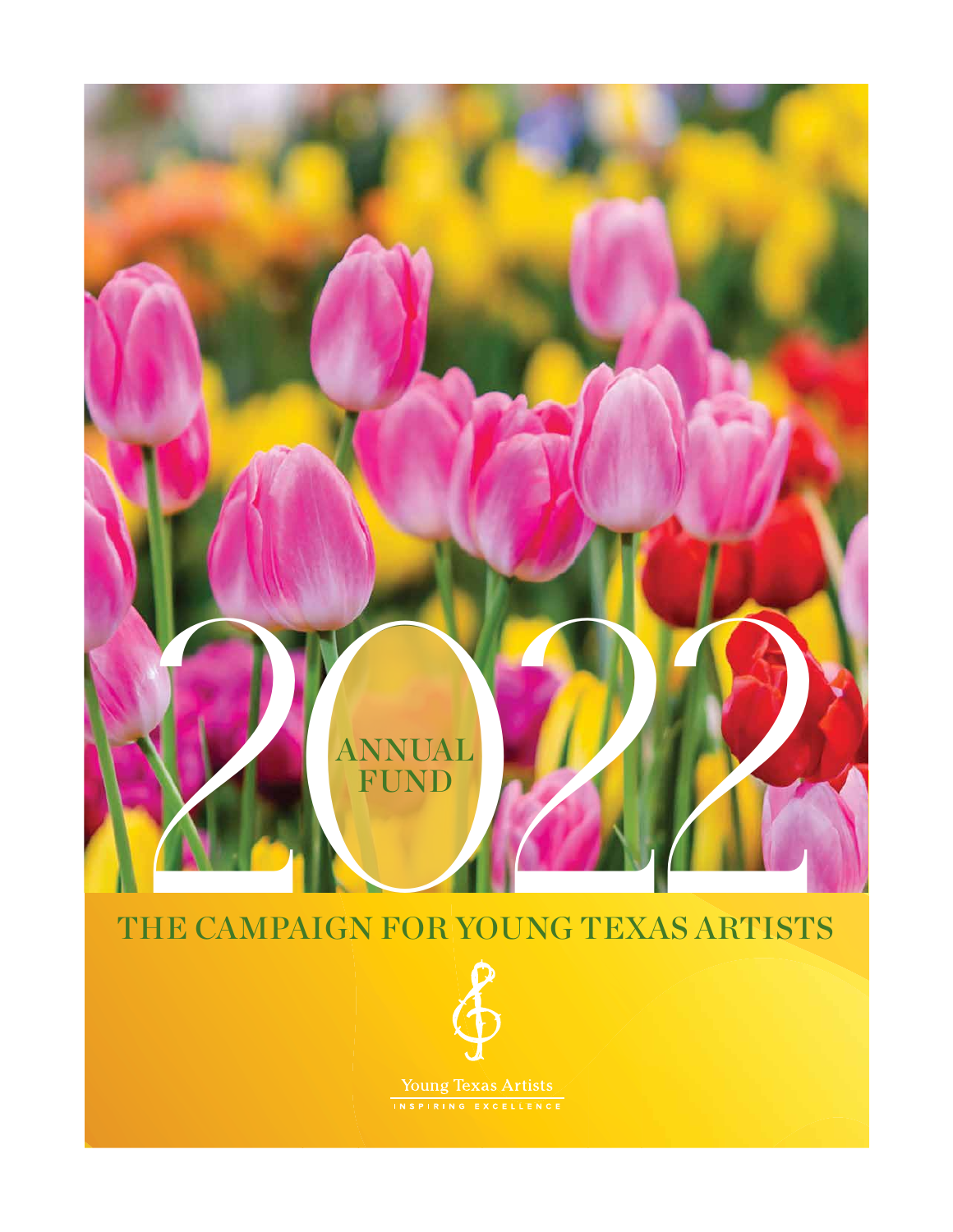

## THE CAMPAIGN FOR YOUNG TEXAS ARTISTS 2022 ANNUAL FUND

# *New Beginnings*

*Last year*, our inaugural annual fund, The Campaign for Young Texas Artists, was created as an additional program-related giving opportunity and became the main source of 2021 funding. It replaced our Covid-cancelled 2021 benefit gala to "keep the lights on," also enabling our 2022 comeback and doubling the YTA Competition's cash awards to \$40,000.

*This year,* our annual fund is a shorter-term campaign supplementing 2022 gala revenue to meet budget objectives and initiate expansion of the YTA Career Development Program. The need for career preparation and jobs has been made even more urgent-to-dire by the pandemic. Young artists want to be self-sufficient, and we want them not only to survive but to thrive!

# \$25,000 FOUNDER'S CHALLENGE GRANT DOUBLES YOUR GIFT BY JUNE 30!

*To launch the 2022 Campaign,* YTA Founder James A. Pokorski has generously committed \$25,000 to match dollar-for-dollar all Campaign gifts made by June 30 (end of YTA's fiscal year). YTA could receive \$50,000 from the \$25,000 matching grant plus the \$25,000 it raises. This would allow important career development programming to be planned very soon and begin in the fall.

*Donor recognition:* All campaign donors will be recognized on the website, in the newsletter and in next year's campaign materials as well as the printed program for the Finalists' Concert and Awards. Donors of \$250 and above will be honored guests at Classics at the Glade, YTA's "supper club" party and performances this fall. Sponsors (\$2,500 and above) also will be honored guests and recognized at that event, in the invitation, publicity and social media.

### SPECIAL THANKS

To an anonymous donor for kindly underwriting these annual fund materials.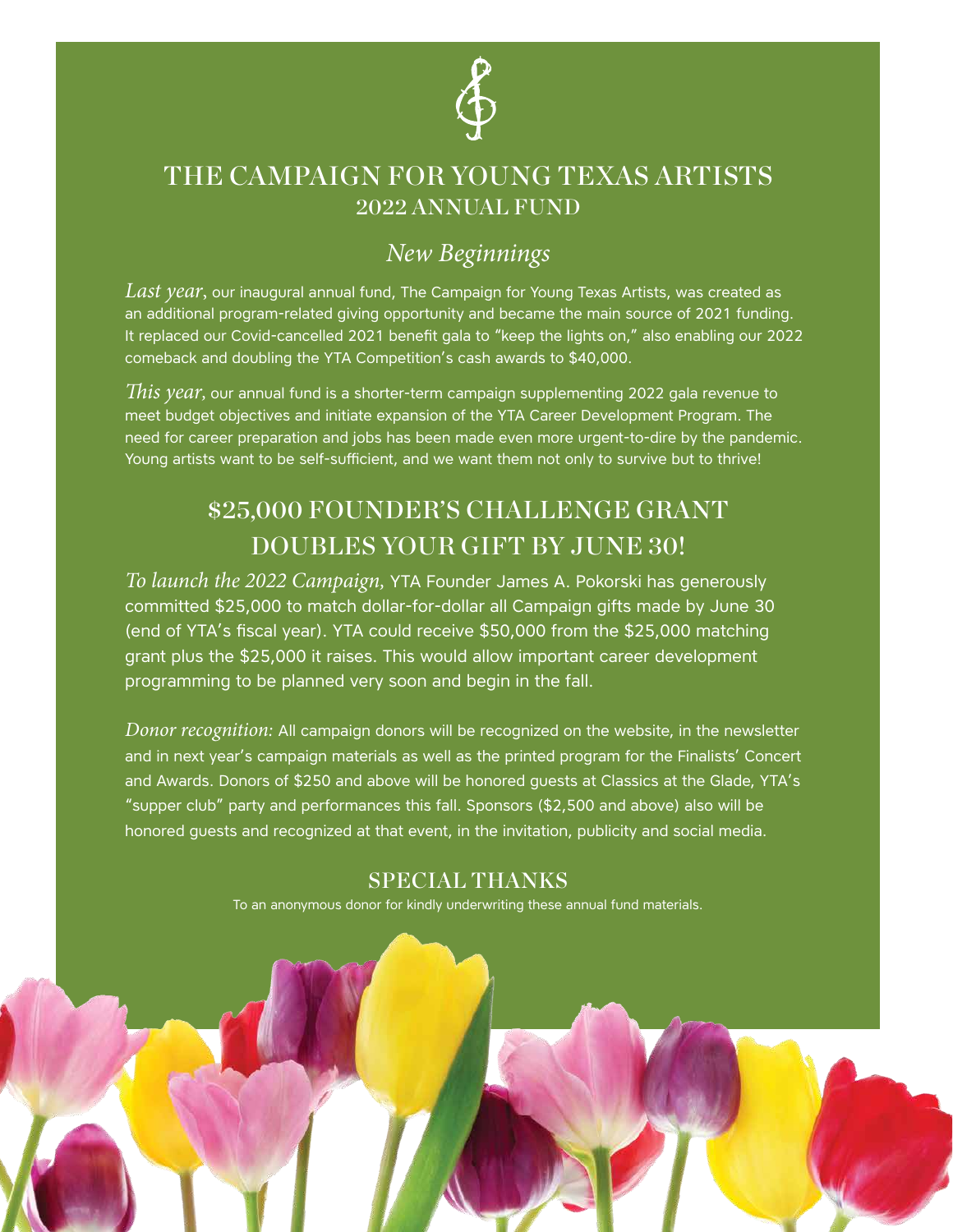# ACCEPT THE CHALLENGE — HELP DEVELOP YOUNG TEXAS ARTISTS!



*Michael Mayes, international opera star and 2002 YTA Gold Medalist, with YTA President/CEO Susie Pokorski and winners of the 37th Annual Young Texas Artists Music Competition.*



### SPEAKING FROM EXPERIENCE . . .

**MICHAEL MAYES — From Cut and Shoot, Texas to the world opera stage, Michael Mayes knows what it takes. As our 2022 Guest of Honor, he performed on-stage — and at the Bach, Beethoven & Barbecue gala — to standing ovations and also shared challenges facing young classical musicians:** "It takes a lot of support to embark on the classical music theater route. Organizations like this make it possible for many folks who may not otherwise have the chance to pursue that life, and I was one of those people. Once they leave college, all the voice or instrument lessons and coachings are no longer 'free.' To fly across the country, get hotel or motel rooms to take auditions in New York, San Francisco, Berlin, London — that's on the artist. It's through support from organizations like this and all of you that a young artist can do that without having three or four jobs, spending more time to earn money at menial jobs than in the practice room."

**JADE SIMMONS — Acclaimed concert pianist, brand development specialist and transformational leadership lecturer, also directs the YTA Career Development Program with first-hand knowledge of what emerging artists need:** "Most schools and other music competitions do not offer career development to the extent of the YTA model. We focus more on a business mindset – training young artists to think more like business owners than free-lance artists. In addition to the YTA Competition's cash awards, performance prizes and post-event coaching for Finalists, the Career Development Program can help young artists become a more compelling product, create a distinctive artistic brand, be open to possibilities based on goals, and stay grounded by addressing widely prevalent mental and physical wellness issues. We want to serve emerging artists in a more holistic manner, offering career development as a free service to YTA alumni and other young Texas artists starting out."

### YTA CAREER DEVELOPMENT PROGRAM — Immediate Goals

#### **Career Development Seminar (Fall 2022) (note informational video—youngtexasartists.com/careerdevelopment)**

- Jade Simmons, Host and a workshop speaker
- Free to young Texas artists in performing and creative arts, college age or early careers
- High-level workshops by prominent professionals in financial management, auditions & bookings, artist branding & promotion, wellness and more
- In-person and/or selected streaming platforms

#### **Paid Performance Appearances & Exposure for YTA Alumni (Fall 2022)**

- 2022 medalist to perform with Texas Medical Center Orchestra
- 2022 medalists/other alumni to star in YTA donor appreciation event, Classics at the Glade
- Alumni stories in YTA newsletter, publicity and social media

#### **Awards at the Young Texas Artists Music Competition (Spring 2023)**

- Cash Awards maintain 2022 increase to \$40,000
- Performance Prizes − add important Texas opportunities
- Professional Coaching one-on-one sessions for Finalists
- Professional Photos for artist promotion

# *Please make a gift or pledge today!*